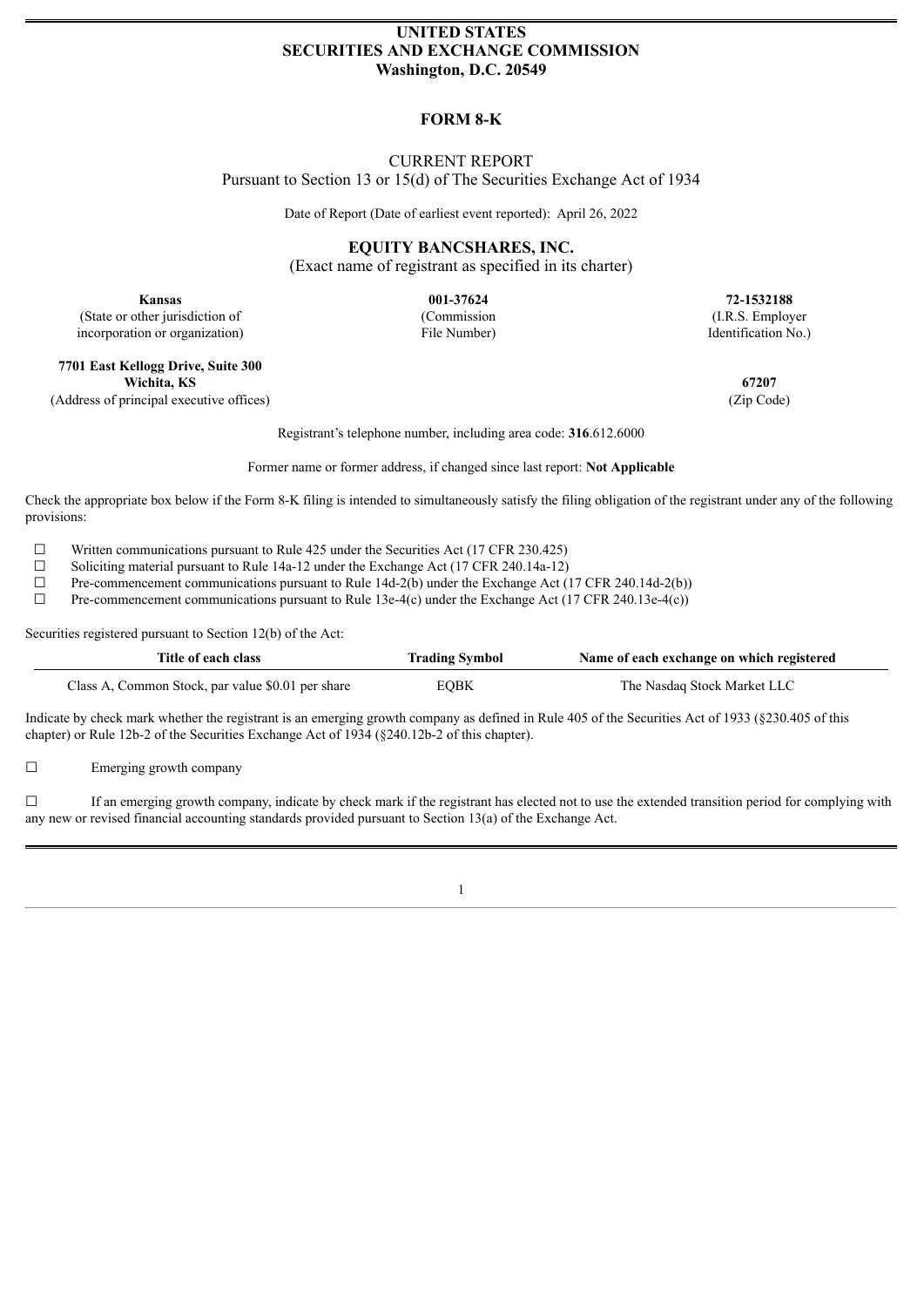#### **Item 5.02 Submission of Matters to a Vote of Security Holders.**

On April 26, 2022, at the Annual Meeting of Stockholders (the "Annual Meeting") of Equity Bancshares, Inc. (the "Company"), the stockholders of the Company approved the Equity Bancshares, Inc 2022 Omnibus Equity Incentive Plan (the "Incentive Plan") authorizing up to 760,000 shares of the Company's Class A common stock for issuance under the Incentive Plan. The Company's board of directors (the "Board") had previously adopted the Incentive Plan, subject to stockholder approval. For a more detailed description of the Incentive Plan, please refer to the Company's definitive proxy statement on Schedule 14A filed with the Securities and Exchange Commission on March 17, 2022 (the "Proxy Statement"). The foregoing description of the Incentive Plan is not complete and is qualified in its entirety by reference to the Incentive Plan, a copy of which is included as Appendix A to the Proxy Statement and is incorporated herein by reference as Exhibit 10.1 to this Current Report on Form 8-K.

As approved by the stockholders via vote enumerated in Item 5.07, James S. Loving has been elected to the Board to fill the director seat previously held by L. James Berglund whose term expired at the Annual Meeting.

#### **Item 5.07 Submission of Matters to a Vote of Security Holders.**

On April 26, 2022, Equity Bancshares, Inc. (the "Company") held its Annual Meeting of Stockholders to consider and act upon the items listed below:

1. The stockholders of the Company elected the individuals listed below to serve as Class I members of the Company's Board of Directors until the Company's 2025 annual meeting of stockholders by the votes set forth in the table below:

|                 | For        | <b>Against</b> | Abstain | <b>Broker Non-Vote</b> |
|-----------------|------------|----------------|---------|------------------------|
| R. Renee Koger  | 8,065,710  | 2,302,091      | 21.176  | 2,980,098              |
| James S. Loving | 10.297.710 | 65.722         | 25.545  | 2.980.098              |
| Jerry P. Maland | 8.044.537  | 2,313,546      | 30.894  | 2,980,098              |
| Shawn D. Penner | 7,627,076  | 2,739,408      | 22.493  | 2,980,098              |

2. The stockholders of the Company approved, in a non-binding, advisory vote, the compensation paid to the Company's named executive officers for the fiscal year ended December 31, 2021 by the votes set forth in the table below:

| For       | <b>Against</b> | Abstain | <b>Broker Non-Vote</b> |
|-----------|----------------|---------|------------------------|
| 9,846,481 | 501.685        | 40.811  | 2,980,098              |

3. The stockholders of the Company approved the Equity Bancshares, Inc. 2022 Omnibus Equity Incentive Plan by the votes set forth in the table below:

| <u>For</u> | <b>Against</b> | Abstain | <b>Broker Non-Vote</b> |
|------------|----------------|---------|------------------------|
| 10,122,289 | 235.174        | 31.514  | 2,980,098              |

4. The stockholders of the Company ratified the appointment of Crowe LLP as the Company's independent registered public accounting firm for the year ending December 31, 2022 by the votes set forth in the table below:

| For        | <b>Against</b> | Abstain |
|------------|----------------|---------|
| 13,215,665 | 11.423         | 141,987 |

# **Item 9.01 Financial Statements and Exhibits.**

(d) Exhibits

| Exhibit No. | Description                                                                                                                                                                                                          |
|-------------|----------------------------------------------------------------------------------------------------------------------------------------------------------------------------------------------------------------------|
| 10.1        | Equity Bancshares, Inc 2022 Omnibus Equity Incentive Plan (incorporated by reference to Appendix A to Equity Bancshares,<br>Inc.'s Definitive Proxy Statement on Schedule 14A, filed with the SEC on March 17, 2022) |
| 104         | Cover Page Interactive Data File                                                                                                                                                                                     |